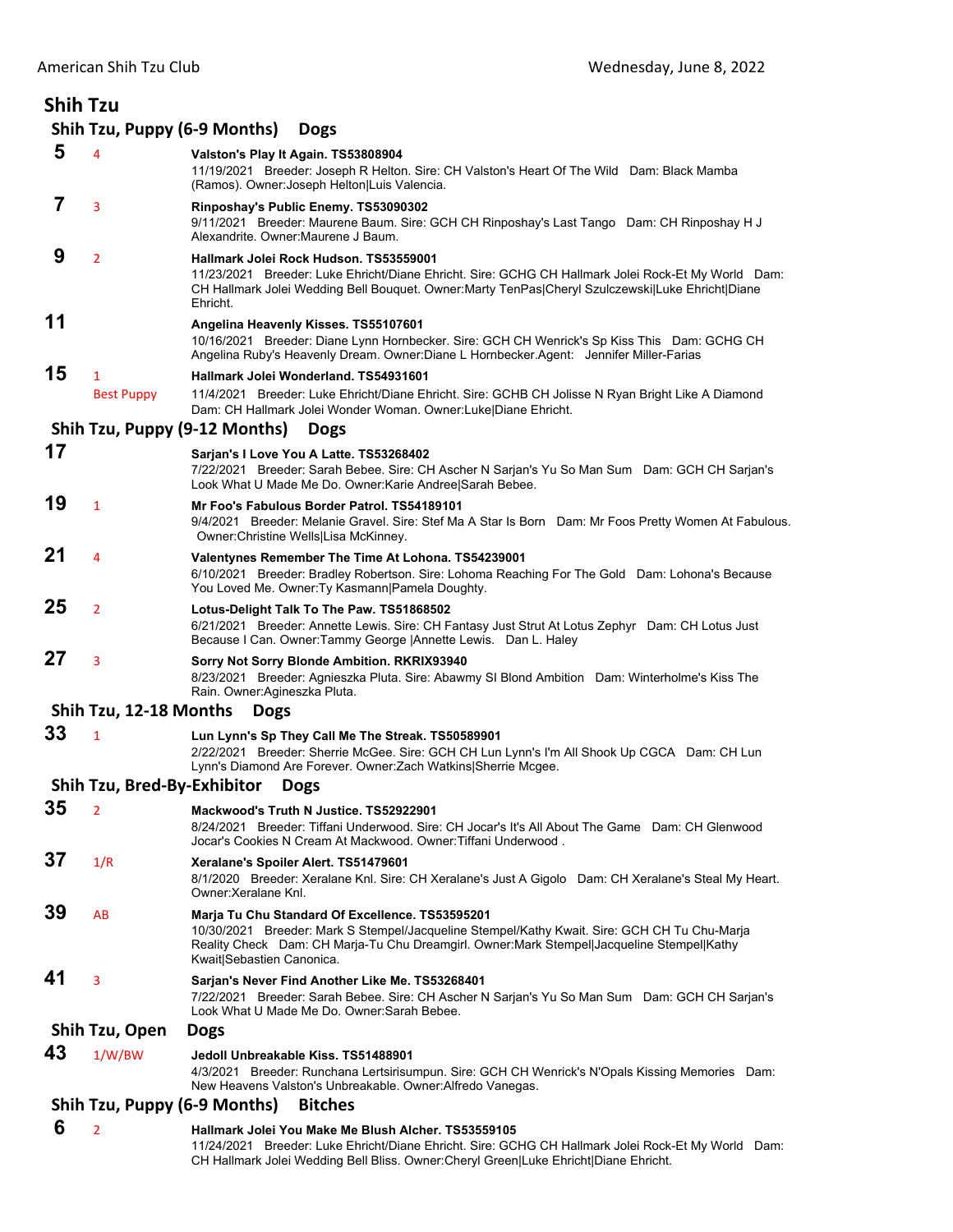| 8  |                             | Angelina Heavenly Love N' Kisses. TS55107603<br>10/16/2021 Breeder: Diane Lynn Hornbecker. Sire: GCH CH Wenrick's Sp Kiss This Dam: GCHG CH<br>Angelina Ruby's Heavenly Dream. Owner:Diane L Hornbecker.Agent: Jennifer Miller-Farias               |
|----|-----------------------------|-----------------------------------------------------------------------------------------------------------------------------------------------------------------------------------------------------------------------------------------------------|
| 10 |                             | Zephyr Maybe Ms. Monroe. TS53755901<br>11/29/2021 Breeder: Danny L Haley. Sire: GCHB CH Zephyr Monogram Maybe Marcello Dam: CH Zephyr<br>Are You Looking At Me. Owner: DAN L HALEY.                                                                 |
| 12 |                             | Hallmark Jolei Sparkling Rose. TS53559106<br>11/24/2021 Breeder: Luke Ehricht/Diane Ehricht. Sire: GCHG CH Hallmark Jolei Rock-Et My World Dam:<br>CH Hallmark Jolei Wedding Bell Bliss. Owner: Luke Diane Ehricht.                                 |
| 14 |                             | Sarjan N Ascher's Ur A Gem. TS53269701<br>10/1/2021 Breeder: Sarah Bebee/Wendy Ascher. Sire: CH Sarjan's When I Was Ur Man Dam: Sarjan<br>Ascher's Good As H3II. Owner: Sarah Bebee Wendy Ascher.                                                   |
| 16 |                             | Zephyr Penny Nickel Sheza Dime. TS53755902<br>11/29/2021 Breeder: Danny L Haley. Sire: GCHB CH Zephyr Monogram Maybe Marcello Dam: CH Zephyr<br>Are You Looking At Me. Owner: Robyn Lilly.                                                          |
| 18 | 4                           | Lotus Shaken Not Stirred. TS53797601<br>11/14/2021 Breeder: Annette Lewis. Sire: CH Fantasy Just Strut At Lotus Zephyr Dam: CH Lotus The<br>Force Awakens. Owner: Annette Lewis.                                                                    |
| 22 |                             | Sarjan N Ascher's Chosen One. TS53155801<br>10/9/2021 Breeder: Wendy Ascher/Sarah Bebee. Sire: CH Sarjan's That's What I Like Dam: CH Ascher N<br>Sarjan's Finally. Owner: Sarah BebeelWendy Ascher.                                                |
| 24 | 3                           | Jocar's In Bloom At Palaguin. TS53153102<br>9/17/2021 Breeder: Carla R Johnson/Kara Headington. Sire: CH Daydream's Lover N' Venice At Intuition<br>Dam: Jocar's Pretty As A Flower. Owner: Barbara Brem Carla Johnson.                             |
| 30 | $\mathbf{1}$                | Angelina Heavenly Kissed Angel. TS55107602<br>10/16/2021 Breeder: Diane Lynn Hornbecker. Sire: GCH CH Wenrick's Sp Kiss This Dam: GCHG CH<br>Angelina Ruby's Heavenly Dream. Owner:Diane L Hornbecker.Agent: Jennifer Miller-Farias                 |
|    |                             | Shih Tzu, Puppy (9-12 Months)<br><b>Bitches</b>                                                                                                                                                                                                     |
| 32 | $\overline{2}$              | Stacey B's Rebel Gypsy Soul. TS51505701<br>6/20/2021 Breeder: Stacey Bingham. Sire: Lex Br Logan Dam: Stacey B's Rock N' Roll Rebel.<br>Owner:Stacey Bingham.Agent: Jennifer Miller-Farias                                                          |
| 34 | AB                          | Falling Star's My Destiny Awaits!. TS53984604<br>7/1/2021 Breeder: Dr. Troy Clifford Dargin. Sire: CH Solaris Avis Y'Versace Sinissipi Dam: CH Falling<br>Star's Destined For Success II. Owner: Dr Troy Clifford Dargin.                           |
| 38 | 1                           | Shoreland's Tybee Wendy's Perfect Storm. TS52894203<br>8/5/2021 Breeder: Edward Schott. Sire: CH Vaiden's Gaga Lover "Cooper" At Shoreland Dam:<br>Shorelands Beautiful Believer Gabby. Owner:Karen L Bey Wendy Paquette.Agent: Michelle Jones      |
|    | Shih Tzu, 12-18 Months      | <b>Bitches</b>                                                                                                                                                                                                                                      |
| 44 | AB                          | Vanity Lake Sweet Symphony. TS51745101<br>12/14/2020 Breeder: Rodrigo de Souza Costa. Sire: CH Br Pepper's Rock This Country Dam: Vanity<br>Lake Dirty Dancing. Owner manuel estevez.                                                               |
| 48 | 1                           | Intuition-Shengli In All My Wildest Dreams. TS52109901<br>4/6/2021 Breeder: Fernando Marquez/Kristie Miller. Sire: GCH CH Ultra's For The Thrill Of It All Dam: CH<br>INTUITION'S STILL LOOK N' FOR DREAMS. Owner: Kristie Miller Fernando Marquis. |
| 50 | AB                          | Yingsu N'Valston's Social Butterfly. TS50777602<br>3/8/2021 Breeder: Joseph R Helton. Sire: CH Yingsu's Don't Crash My Party Dam: Black Mamba<br>(Ramos). Owner: Michelle Jones Mackenzie Jones Mackenzie Jones.                                    |
|    | Shih Tzu, Bred-By-Exhibitor | <b>Bitches</b>                                                                                                                                                                                                                                      |
| 52 | 3                           | <b>Jocars At Peace. TS53153101</b><br>9/17/2021 Breeder: Carla R Johnson/Kara Headington. Sire: CH Daydream's Lover N' Venice At Intuition<br>Dam: Jocar's Pretty As A Flower. Owner: Carla R Johnson.                                              |
| 54 | AB                          | Mr Foo's N Wenrick All American Girl. TS52324402<br>7/3/2021 Breeder: Wendy Paquette/Richard Paquette/Lisa McKinney. Sire: GCHB CH Wenrick's Life In<br>The Fast Lane Dam: CH Wenrick's Believe In The Music. Owner:Lisa McKinney Christine Wells.  |
| 56 | 1/W                         | Xeralane's Quintessential. TS50963902                                                                                                                                                                                                               |
|    | Best Bred By                | 5/30/2021 Breeder: Xeralane Knl. Sire: CH Xeralane's Quintessential Angel Dam: Xeralane's Steal My<br>Faith. Owner: Xeralane Knl.                                                                                                                   |
| 58 |                             | Intuition's Gone In 60 Seconds. TS52368301<br>5/31/2021 Breeder: Kristie Miller/Rocky M Miller. Sire: CH Daydream's Lover N' Venice At Intuition Dam:<br>CH Intuition's Light Up My Night. Owner: Kristie Miller Rocky Miller.                      |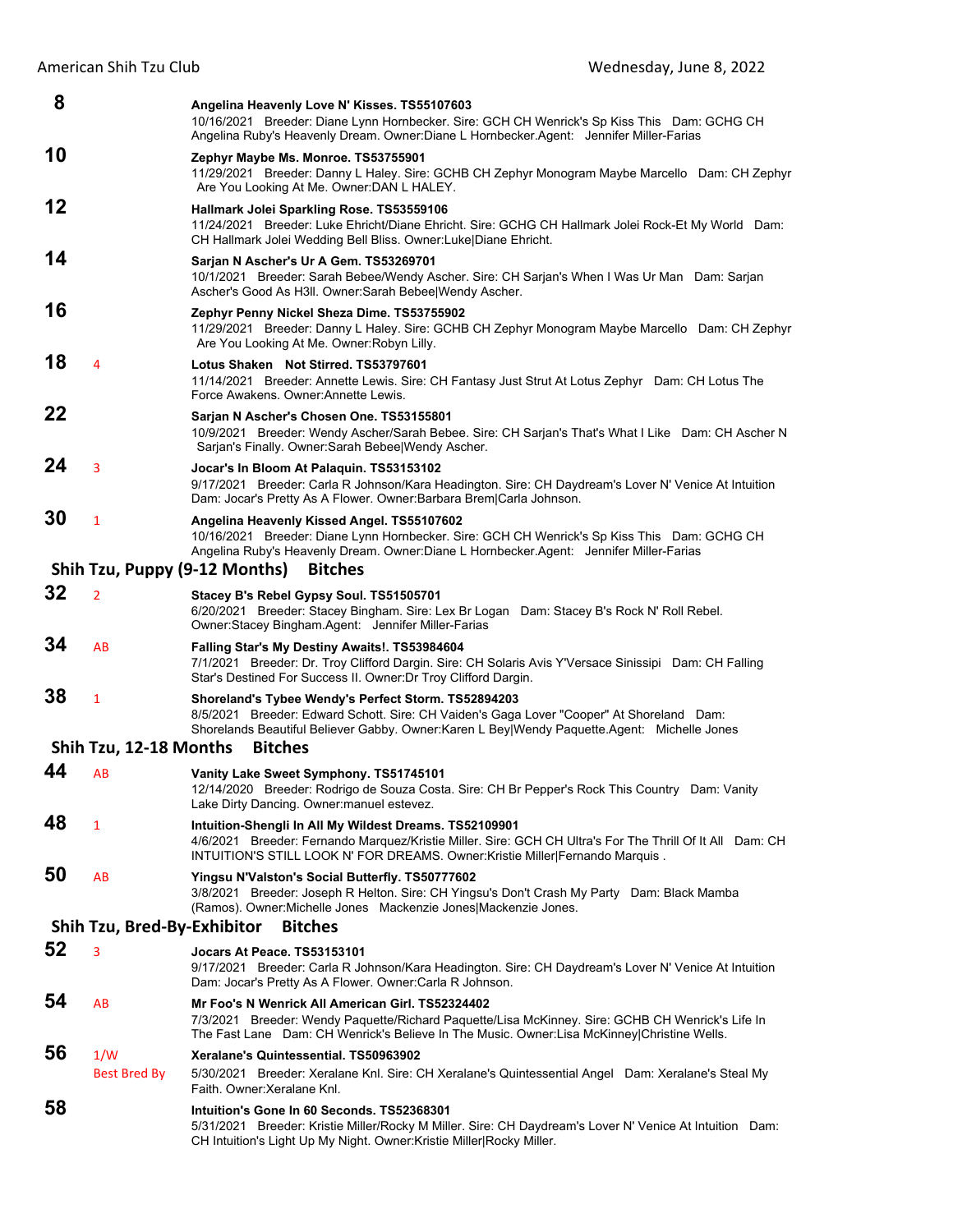| 60 | 4                              | Mr Foo's Who U Call N Grumpy. TS51183301<br>4/16/2021 Breeder: Lisa McKinney/Christine Wells. Sire: GCH CH Mr Foo's Grumpy But Ain't No Grouch<br>Dam: CH Mr Foo's Holiday Secret. Owner: Christine Wells Lisa McKinney.                                                                 |
|----|--------------------------------|------------------------------------------------------------------------------------------------------------------------------------------------------------------------------------------------------------------------------------------------------------------------------------------|
| 62 | 2/R                            | Praetorian's T' Show Must Go On. TS50484101<br>4/14/2021 Breeder: Vicki Cooper/Karen Diane Millard. Sire: CH Xeralane's Steal The Show Dam: CH<br>Praetorian's "Fashionista". Owner: Vicki Cooper Karen Millard.                                                                         |
|    | Shih Tzu, Open                 | <b>Bitches</b>                                                                                                                                                                                                                                                                           |
| 66 | $\mathbf{1}$                   | Wenrick's Colors To Believe, TS51724401<br>6/14/2021 Breeder: Wendy Paquette/Wendy Paquette/Wendy Paquette/Wendy Paquette. Sire: GCH CH<br>Wenrick's Make Believe Dam: CH Wenrick's Believe Me It's True. Owner: Wendy Paquette.                                                         |
| 70 | $\overline{2}$                 | Daydream Intuition Summer Night Lullaby At Jen'S. TS51442402<br>5/7/2021 Breeder: Cindy E Titus. Sire: CH Intuition's In The Still Of The Night Dam: CH Daydream's Love<br>Me Tender. Owner: Jennifer and Sasha Heiken.                                                                  |
|    | <b>Shih Tzu, Best of Breed</b> |                                                                                                                                                                                                                                                                                          |
| 36 |                                | CH Jolisse N Calee Hallelujah. TS52643301<br>6/23/2021 Breeder: Jocelyn Fuertes. Sire: GCH CH Jolisse Special Design Dam: Jolisse Too Hot To<br>Handle Of Mondoshawan. Owner: Cara Helfrich.                                                                                             |
| 42 | <b>OS</b>                      | Lun Lynn's Kiss My Grits. TS50590001<br>3/8/2021 Breeder: Sherrie McGee. Sire: CH Lun Lynn's S'mor Of Da Cool Stuff CGCA Dam: GCH CH Lun<br>Lynn's Kiss Me Quick. Owner: Zach Watkins Sherrie McGee.                                                                                     |
| 49 |                                | CH Sarjan N Ascher's What'D I Miss. TS53269101<br>8/3/2021 Breeder: Wendy Ascher/Sarah Bebee. Sire: GCH CH Sarjan's America Runs Dam: CH Ascher<br>N Sarjan's Blame It On The Mistletoe. Owner:Sarah Bebee Wendy Ascher April McGuire.                                                   |
| 51 |                                | Sarjan's Wild Thing! CGC. TS50389501<br>1/3/2021 Breeder: Wendy Ascher/Sarah Bebee. Sire: CH Sarjan's When I Was Ur Man Dam: CH Ascher<br>N Sarjan's Blame It On The Mistletoe. Owner: marie margaritis Sarah Bebee.                                                                     |
| 53 | <b>BB</b>                      | GCHB CH Hallmark Jolei Out Of This World, TS51383601<br>10/20/2020 Breeder: Luke Ehricht/Diane Ehricht. Sire: GCHG CH Hallmark Jolei Rock-Et My World Dam:<br>CH Hallmark Jolei Wedding Bell Bliss. Owner: Luke Diane Ehricht.                                                           |
| 55 | AB                             | GCHB CH Xeralane's Just Like That. TS41477501<br>10/5/2018 Breeder: Xeralane Knl. Sire: CH Xeralane's Just Do It Dam: Xeralane's Snow Angel.<br>Owner: Xeralane Kennel.                                                                                                                  |
| 57 | <b>SEL</b>                     | GCHS CH Zephyr Irresistibly Wicked. TS44290001<br>9/10/2019 Breeder: Dan L. Haley/Anna V Maybin. Sire: GCHG CH Zephyr Irresistible Dam: GCHS CH<br>Lohona Zephyr Reason To Believe. Owner: DAN L HALEY.                                                                                  |
| 59 |                                | GCHB CH Jolisse N Ryan Bright Like A Diamond. TS47664001<br>7/25/2020 Breeder: Jessica Ryan. Sire: Zerozeroseven Mondoshawan Oziresun Dam: CH Ryan's I<br>Believe N Miracle'S. Owner: Jocelyn Fuertes. Agent: Jennifer Miller-Farias                                                     |
| 61 |                                | CH Aka's Heist Your Heart, TS51993702<br>7/8/2021 Breeder: Alison Rose. Sire: CH Lun Lynn's S'mor Of Da Cool Stuff CGCA Dam: GCH CH Lun<br>Lynn's Pretty Peggy Sue At AKA. Owner: Alison Rose.                                                                                           |
| 63 |                                | CH Xeralane's Quintessence. TS50963901<br>5/30/2021 Breeder: Xeralane Knl. Sire: CH Xeralane's Quintessential Angel Dam: Xeralane's Steal My<br>Faith. Owner: Xeralane Knl.                                                                                                              |
| 65 |                                | GCHB CH Marja-Tu Chu Singular Sensation. TS46320201                                                                                                                                                                                                                                      |
|    | <b>OHBB</b>                    | 3/19/2020 Breeder: Mark S Stempel/Jacqueline Stempel/Kathy Kwait. Sire: CH Tu Chu-Marja Sun Beam<br>Dam: GCHB CH Marja-Tu Chu Single Strand. Owner: Mark Stempel Jacqueline Stempel  Kathy Kwait.                                                                                        |
| 67 |                                | GCH CH Xeralane's Go Out With A Bang. TS50119101<br>10/19/2020 Breeder: Xeralane Knl. Sire: CH Xeralane's Just A Gigolo Dam: CH Xeralane's Magnificent<br>Thunder. Owner: Xeralane Knl. Agent: Adrian Agard                                                                              |
| 72 |                                | CH Sabar & Starfire Diamonds In The Sky. TS52091902<br>6/13/2021 Breeder: Lorra Craig. Sire: CH Starfire & Sabar's Armani Trademark Dam: Sabars Tigerlily Of<br>Cricket Ridge. Owner:Lorra Craig Kelly J Norrish.                                                                        |
| 74 |                                | Marja-Tu Chu Time After Time. TS52370701<br>6/30/2021 Breeder: Mark S Stempel/Jacqueline Stempel/Kathy Kwait. Sire: CH Tu Chu Marja Time Travel<br>Dam: CH Marja-Tu Chu Checking It Twice. Owner: Mark Stempel Jacqueline Stemel Kathy Kwait.                                            |
| 76 |                                | CH Desert High Midnight Coyote. TS50732402<br>2/28/2021 Breeder: Pat Keen Fernandes/Teresa Gaczol/Dr. Edward Campbell/Melody Campbell. Sire:<br>GCH CH Desert's Tresor Everlasting Moon Dam: CH Tresor Desert's Wind Thru The Canyon.<br>Owner: Melody A Campbell Dr. Edward J Campbell. |